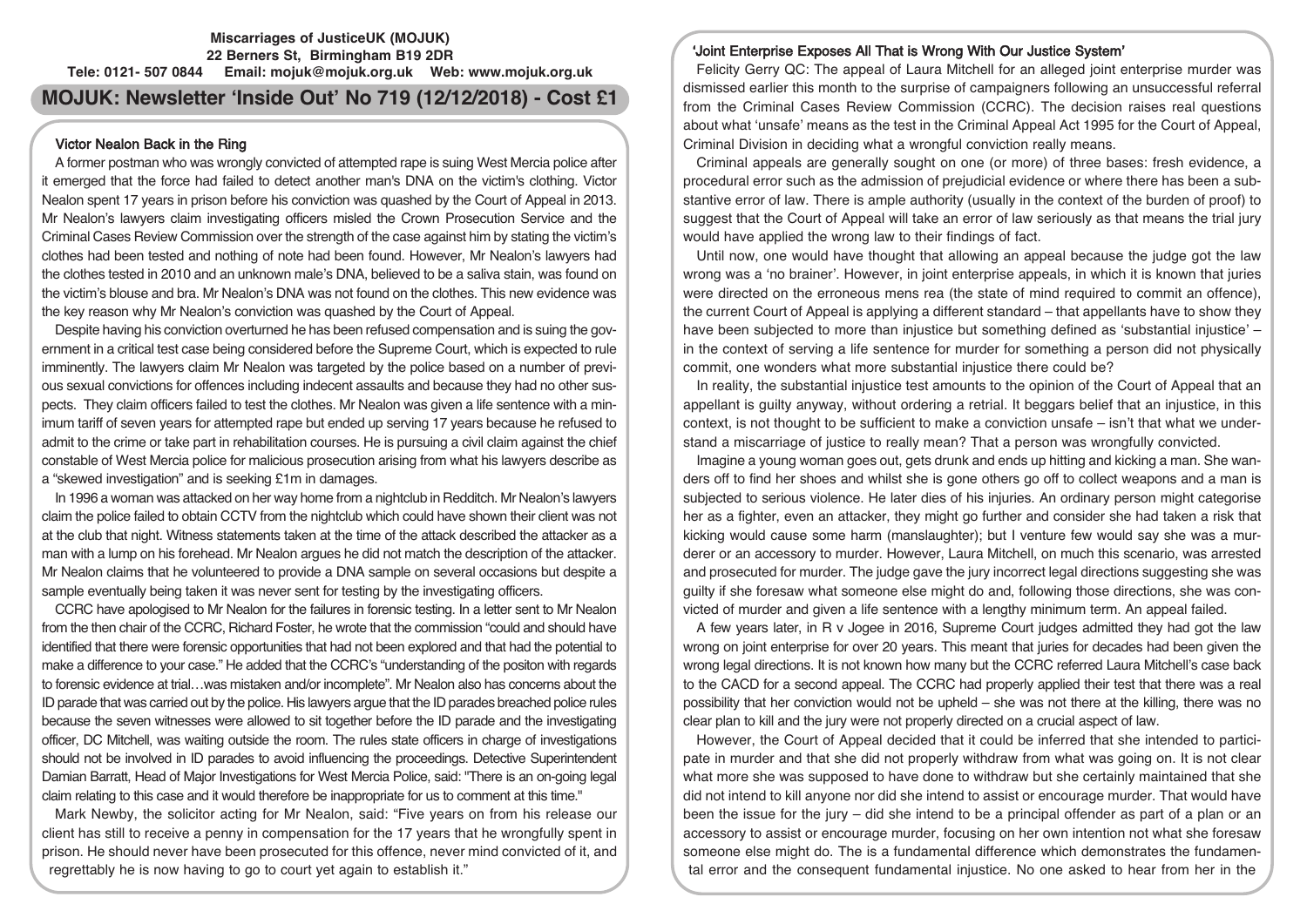CACD as they discussed her state of mind. She could have given evidence at a retrial but, as this appeal was also dismissed, there is no opportunity for a jury to hear her or to decide her fate with correct legal directions.

The Court of Appeal said there had been no substantial injustice. I suspect most people would disagree. However, labelling her an attacker but not a murderer means that there is less public sympathy for such a miscarriage of justice. The law on joint enterprise has been the subject of two justice committee reports and it is still not working in a reliable fashion. What does all this mean for criminal justice?

In my view, a fair trial can only occur if the jury are given accurate and balanced legal directions. That is, the elements of the offence (acts, causation and state of mind), any available defence and any alternative offence such as manslaughter or assault are all properly explained to a jury for them to apply to their findings of fact. In Jogee, the Supreme Court said that the lowering of the mental element from intention to foresight was an 'error' but it wasn't. There was an error in a Hong Kong case after some loose decisions and failures to read the relevant case law but in R v Powell and English in 1997, the House of Lords made a deliberate 'policy' decision to maintain that error, thus finding a way to convict more people involved in groups without any empirical research as to the effects of such a policy. It was an appalling decision.

What this means is that the courts of England and Wales made a policy decision that enabled the police to round up gangs of people, for them to be prosecuted on the low standard of what they foresaw someone else might do (rather than their own intention), fail to consider defences such as withdrawal or alternatives such as manslaughter or assault alongside the encouragement to juries to convict by drawing an adverse inference if people maintained their right to silence. It was widely hoped that the correction of law in Jogee's case would mean that criminal trials would focus on the true perpetrators, separate the principals from the accessories and allow for alternative verdicts of assault, affray or violent disorder. This allows people to be punished for the harm for which they were actually responsible. It was also hoped that the CCRC would identify those wrongly convicted to facilitate the necessary repair to the criminal justice system. However, this has not happened. This is despite research that the approach to joint enterprise cases adversely affected black and ethnic minority youth and vulnerable young people who were caught up in the activities of others.

Joint enterprise exposes all that is wrong with our justice system and we, as lawyers, are forced to take opportunities to assist campaigners rather than see our justice system function fairly. The late Lord Toulson worked it out, wrote a book chapter and sat on the case of Jogee. Unfortunately, it was then thought to be a good idea to announce (without hearing legal argument) that anyone affected by the error would not be able to appeal unless they had suffered a substantial injustice. What more injustice can there be to be wrongly convicted of murder, even if you did have a fight. The current worry is that inferring guilt is a guise for bias.

The proviso that the Court of Appeal could leave people locked up if they think they are still guilty was abolished long ago and yet that is what is happening now. These appeals are not on fresh evidence or procedural errors but on substantive law – the juries were wrongly directed and therefore people were convicted on the wrong law. The approach of the current Court of Appeal to joint enterprise appeals logically must mean that we are being asked to accept that the law doesn't matter.

The failure to properly apologise by ordering retrials or substituting alternative offences is not justice. Worse still, the Court of Appeal is suggesting that guilt beyond a reasonable doubt can be inferred from the most fragile of evidence which means the bravery of the Supreme Court to correct the law was a hollow retirement gift for Lord Toulson.

He must be spinning in his grave.

#### NI: High Court: Retired Police Officer's Challenge to Loughinisland Report Dismissed

Seosamh Gráinséir for Irish Legal News: An application by two retired police officers challenging the Police Ombudsman's report into the Loughinisland massacre has been dismissed in the High Court. Emphasising the independence of the office of the Police Ombudsman for Northern Ireland and its obligation to investigate, Mrs Justice Siobhan Keegan held that the Ombudsman had not acted outside his statutory powers.

On 9 June 2016, the Police Ombudsman for Northern Ireland issued a public statement arising out of the second investigation of the murders at the Heights Bar, Loughinisland on 18 June 1994. The Executive Summary of the PONI's statement said the investigation had sought to answer the families' question: "Why has no one been held accountable for the murder of their loved ones?" The PONI's statement read: "Let there be no doubt, the persons responsible for the atrocity at Loughinisland were those who entered the bar on this Saturday evening and indiscriminately opened fire. It is also important to recognise that despite the feelings identified in this report there have been many within the RUC and the PSNI who have worked tirelessly to bring those responsible to justice. I am grateful to those members of the public and retired police officers who assisted my enquiries. However my investigation into this area was constrained by a refusal of a number of key people to speak to my investigators." The amended PONI statement concluded: "Many of the issues I have identified in this report, including the protection of informants through both wilful acts and the passive 'turning a blind eye' are in themselves evidence of collusion as defined by Judge Smithwick. When viewed collectively I have no hesitation in unambiguously determining that collusion is a significant feature of the Loughinisland murders."

In the judicial review proceedings in the High Court, Thomas Ronald Hawthorne and Raymond White challenged the public statement issued by the PONI. Mr Hawthorne contended that, as the RUC's Sub-Divisional Commander for Downpatrick Sub-Division at the time of the murders, he was readily identifiable as the person to whom the criticisms and negative findings of the report applied and stated that this caused distress, anxiety and upset to him and his family. Mr White brought the application as chairman of the Retired Police Officers Association on its behalf and on behalf of its members. Both applicants contended that in making the statement, the PONI had exceeded his statutory powers under Part VII of the Police (Northern Ireland) Act 1998.

Counsel for the applicants maintained that the PONI went beyond his remit under the Police (Northern Ireland) Act 1998 by making a series of final determinations in this case about individual actions of members of the police force and the police force as a corporate body. They complained that whilst the PONI may publish a statement as to his actions under s. 62 of the Police (Northern Ireland) Act 1998 that must be in relation to an exercise of his functions.

Further, in the absence of a recommendation for criminal and disciplinary proceedings, the PONI had no function to comment on matters which were in effect in the nature of determinations in relation to criminal and disciplinary proceedings; and that while the term "collusion" does not in itself comprise a criminal offence it could be categorised as such by someone reading the report and his clients would easily be identified with the determination as made. Finally, it was argued that the PONI's report went way beyond the obligation on him to give reasons notwithstanding the fact that he had not recommended criminal or disciplinary proceedings.

Dismissing the application challenging the PONI's vires to make the public statement, Mrs Justice Keegan concluded that the applicants' arguments could not prevail because: A. The PONI is an independent office, tasked to investigate complaints; that involves an evaluative exercise. It is too narrow a view that the investigative duty is concerned with crime and pun-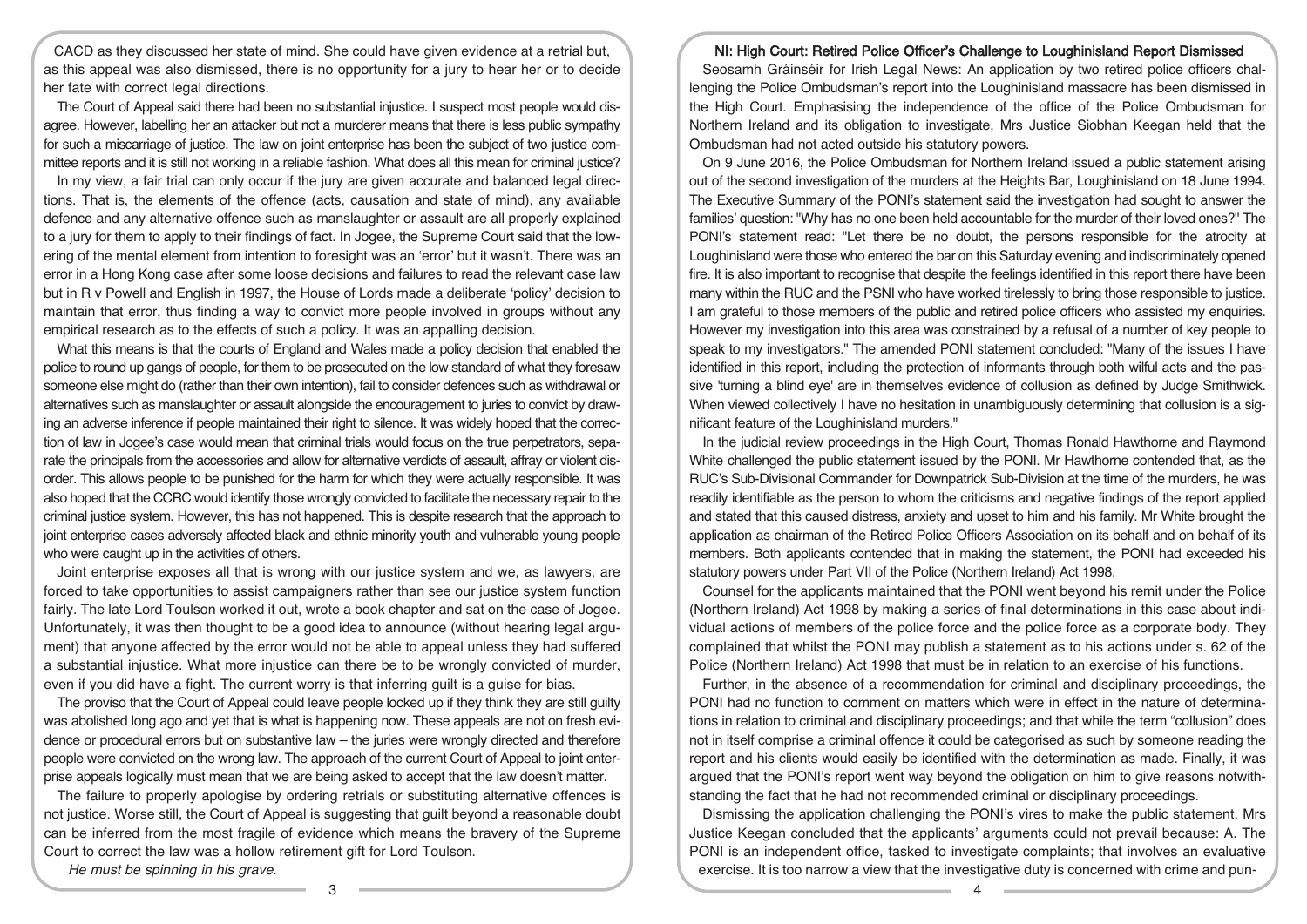ishment alone. The literature which set up investigative bodies such as HET also refers to the wider need to bring some resolution to families in circumstances such as this. B. By virtue of the statutory regime there is no prohibition upon PONI issuing a public statement under s. 62 in circumstances where no criminal complaint or disciplinary complaint is made. C. This is not a free standing power. It is related to the investigation of a complaint. D. It is a matter of discretion for the PONI in a particular case and the court should be slow to interfere with that discretion. E. It would offend against the statutory aims of PONI contained in s. 51(4) if a public comment could not be offered on events such as this which are in the public domain and of high importance. F. S. 62 is part of the PONI's function which is necessary to satisfy the statutory aims including public confidence in the process. G. It is contrary to the intention of the legislation to limit the role of PONI in the manner contended for. H. The statement by PONI does not constitute a criminal or disciplinary finding against any individual. I In this case the applicants and indeed the PSNI were consulted prior to issue of the draft report and any procedural failings vis a vis the applicants have been corrected. J. In the unique situation presented by the Troubles it is appropriate that bereaved families should have the benefit of an independent investigative report such as this particularly where no prosecutions have been brought. K. If the applicants' case was right and the PONI's role was restricted there would be a potential breach of the investigative obligation placed upon the State by virtue of Article 2.

#### Let's Get Real. the British Justice System is Broken and Has Been For Some Time

SAFARI Newsletter: This particular newsletter concentrates on helping victims of false allegations understand the problems and best cope with the injustice. First, remember that you are not alone. We believe there are thousands of falsely accused people who have been convicted. The Justice system claims to treat defendants as 'innocent until proved guilty' but then confuses 'proof' (i.e. something that establishes a fact or the truth of a statement) and 'testimony' (i.e. a formal written or spoken statement which may or may not be true). It then convicts innocent people based solely on a complainants' false testimony about them. It is supposed to allow 'equality of arms' (which requires that there be a fair balance between the opportunities afforded to both the prosecution and defence) but it does not. For example, the police have access to a wide range of tools (such as CCTV, DNA testing, expert witnesses, etc.) but the defendant has very little access to such tools.

Once convicted, it becomes tough to win an appeal against conviction because, despite a complainant's word insisting that you are guilty being enough to achieve a conviction, someone else's word claiming that you are innocent is not enough to overturn that conviction. So you need 'new' and 'compelling' evidence to win an appeal, and that evidence needs to be 'capable of belief' to be accepted. This is phenomenally difficult to obtain. If you are unfortunate enough to have been convicted of an alleged sexual crime, you are then placed on the Sex Offenders' Register - in many cases indefinitely - which means you continue to suffer from the results of the false allegation (having to sign the register every year, having surprise visits from the police, etc.) even after you have been released. Even after your licence has ended.

At least you can apply after 15 years to be removed from the register (a rule that the European Court forced on the UK - and the UK may reverse this ruling sometime after Brexit), but even then you need to be able to demonstrate why you are 'no longer a risk', and if you can't do that to their satisfaction, you remain on the list. This is, again, very difficult because if you didn't commit the crime in the first place, how can you become 'less' of a risk?

And then there's the Criminal Injuries Compensation Authority (CICA), which unwittingly generates false allegations by giving £1,000's in 'compensation' to people who claim (falsely or otherwise) to have suffered from abuse. Would £11,000 be helpful to you? Why not claim you've been raped? - £11,000 is the 'going rate' for that at the CICA in their Compensation Scheme 2012. £11,000 not enough? Just claim the assaults spread over three years; that increases your 'compensation' to £22,000. No wonder so many people falsely claim they have been sexually assaulted. It's a profitable lie. That's all pretty depressing, so what can we do to turn our misfortunes around and give us the best chance of surviving the injustice and, hopefully, overturn wrongful convictions? Let's run through the stages you will go through:

**Investigation stage:** If you've been arrested on suspicion of committing a crime, remember that (sadly) the Police and Crown Prosecution Service (CPS)'s mission is to achieve a conviction, not find the truth. Innocent or guilty, if there is sufficient evidence to provide a realistic prospect of conviction (remembering, of course, that an accusation is considered to be 'proof'), a decision to charge is made. Then they either remand you in custody (in prison pending a potential court case) or release you on bail with conditions on what you must (and must not) do and who you may communicate with. Either way, the goal is to stop you being able to interfere with their investigation but, as a side effect, this means it's far more difficult for you to put together a defence case.

Cooperate with the Police, answer their questions truthfully and if you have alibi evidence to prove your innocence, tell them; remember if you fail to mention something that you later rely on in court, the fact that you did not mention it at the time may be used as evidence against you. That said, do NOT give them a list of dates and times that you don't have an alibi for! It won't help your case, and they will probably use the information to adjust the details of the prosecution case to increase the likelihood of a conviction.

Provide your solicitor with anything that might help prove your innocence to assist them in building your defence case. Instruct your solicitor as to what you want them to use at trial and ask that they supply in writing confirmation that they will either do as you request, or give you a good reason why they will not. Do not rely only on verbal assurances, as you may need to provide written proof of your requests and their reply in a future appeal against conviction.

**Trial Stage:** If the matter reaches trial, remember that the prosecutor's job is to convince the jury to convict you. They frequently make all kinds of untrue comments about you. But hold your nerve. Stay calm. Just note the untrue statements and ask your barrister to ensure the jury is made aware later in the trial; they can do this by pre-agreeing with you the line of questioning they will follow when you are in the witness box. So the barrister may say "The prosecution stated that you were at the crime scene; is that correct?" You might then answer "No, I was ten miles away, buying a chocolate bar; and I have the receipt to prove it." And, of course, your barrister always knew that you were going to give that answer. Try to remain composed at all times and especially during your examination, and cross-examination by prosecuting counsel. With statements like "I put it to you that you committed this crime", use a reply like "I did not commit that crime; I was ten miles away at the time." And keep it truthful at all times.

**Conviction Stage:** If despite being innocent, you are convicted, you will be sentenced; for most false allegation cases, this will mean a spell in prison. Like our justice system, prison is a broken concept. The idea that 'doing time' (i.e. just waiting there until you are released) achieves anything useful is wrong. It punishes your loved ones even more than it hurts you, as they are left to deal with the aftermath, and you can do little to help them. Prison educates prisoners on how to be criminals. For example, someone who reports a crime is usually considered a responsible member of the community,

5 6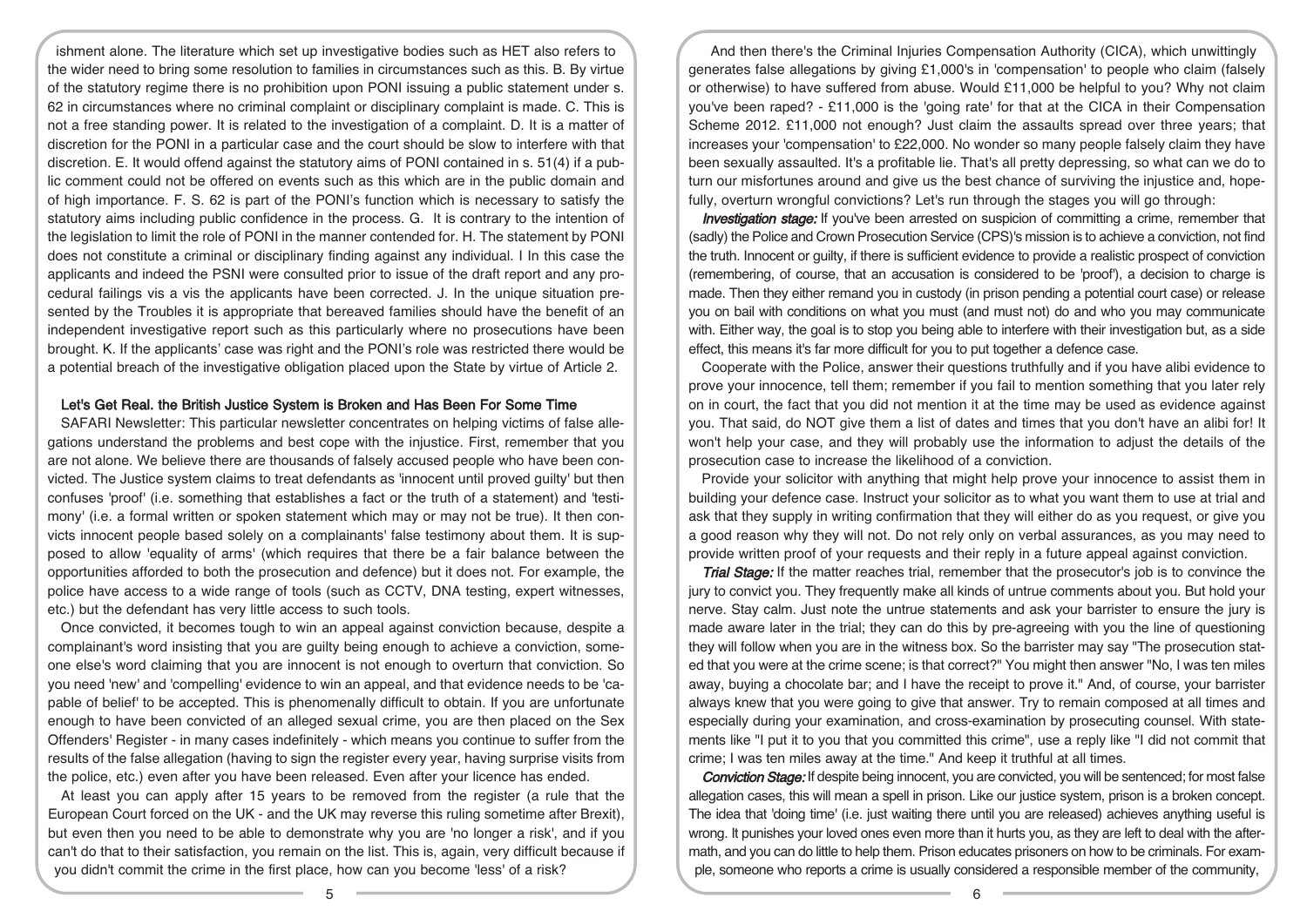but in prison, they are a 'snitch' or a 'grass'. In prison, you 'learn' how to commit crimes and how to hide these wrongdoings from the officials. No wonder prison doesn't work.

So How do you Handle it? Firstly, keep yourself safe; Stay away from prisoners who regularly get into arguments with others and build up a group of other prisoner friends who you can trust. Remember: many of them may have been wrongly convicted too. Be respectful to staff and do remember that they are working within this broken system so they will often appear to make irrational decisions. Secondly, remember that staff are obliged to treat you as a criminal, so there's little point always arguing with them to say that you're innocent; this only leads to reports stating (incorrectly) that you are 'in denial'; and progressing through the system (such as obtaining enhanced status or being offered the better jobs, etc.) is difficult. Don't 'pretend' to be guilty just to fit in (this makes appealing difficult as it will be argued that you must have been guilty as you 'admitted' it in prison). Take the middle ground: ensure that the staff know you maintain your innocence but be open to cooperating with them. If you're told that attending a particular course would be useful for you, agree to participate (assuming maintaining your innocence doesn't disqualify you).

Set goals for what you want to achieve while in prison. Choose target dates by when you want to accomplish each. Perhaps you want to learn a language, or study law, or learn a musical instrument, etc. You're there until you are released (either due to finishing your sentence or winning an appeal) so make the best of it. And having goals to work on makes the process so much easier to handle; especially if you can achieve minor goals every month.

Release Stage: When you are released, you will be 'on licence'. Like a bail licence, it states what you can and cannot do during that licence period. You need to stick to it absolutely. If it says you mustn't enter a particular location, don't enter it at all - even for a couple of minutes. Failure to follow your licence conditions strictly can result in a return to prison. If any condition is unclear, ask for clarification in writing. If any condition is unfair or even unlawful, ask probation to change it; and, if they won't, ask your solicitor to intervene to try and force it to be changed.

Handling the damage caused long-term (whether or not you overturn your conviction). We recommend you split your life in two: one concentrating on fixing the damage caused to yourself and family, and the other focusing on having a good life. It's so easy to spend all your time fighting and, while we never recommend quitting the fight, it's vital to ensure that the fight doesn't take over your life entirely. Set more goals. Make new friends. Get a more enjoyable job. Plan for your better future. Failure to plan is planning to fail.

And finally, whether you are victorious overturning your conviction or not, remember how you felt while going through the fight, and, please, continue to support anyone who is supporting others who have been through the same misery. Here at SAFARI we often receive letters from ex-prisoners who thank us for all the support they received from us while they were in prison, and then they ask to be removed from our mailing list. Switching from the postal mailing list to the Internet mailing list is fine (and recommended to everyone who has Internet access) but just breaking links with SAFARI and/or other support groups is not a great idea. Remember: Just because you've been released doesn't mean your fight is over and, even if you go on to win an appeal against conviction, that's when we need you more than ever! Knowing how you achieved your winning appeal is something that other support group members could learn a great deal from. So stay in touch with the support groups (e.g. SAFARI, FACT, FASO, PPMI, Unfounded, etc.). Encourage your MP to support the cause. Together, we can eventually achieve changes in legislation to protect those falsely accused in the past, present and future. Let's do it.

Mrs M Lawson-Jack at the Ministry of Justice has written to a SAFARI reader stating "Disclosure is crucial if a trial is to be fair, and failure to comply with it is a matter of great concern which is being

addressed both by the Government and by the police and the Crown Prosecution Service (CPS) ... The remedy for persons who believe that they have been victims of miscarriages of justice is" [if an initial appeal fails] "to apply to the Criminal Cases Review Commission (CCRC) which has the power to review cases and to refer them to the Court of Appeal". She also said, "These arrangements should be capable of putting right any miscarriages attributable to disclosure failures."

With the greatest of respect to the MoJ, they are inaccurate. It is rare that wrongly convicted people will find a 'remedy' by applying to the CCRC. The CCRC requires fresh and compelling evidence or fresh legal argument to look at, but even when this is provided to them, they often fail to appreciate its significance, to understand it fully, and to call expert opinion when such expert opinion is clearly needed. They then fail properly to take into account the combined effect of fresh evidence, both on other fresh and earlier evidence. Unfortunately, having made these fundamental errors, they often then use the flawed assumptions to decide that there is no real possibility that the conviction will be quashed at the Court of Appeal.

It appears that the CCRC take the wrong approach; instead of looking at all the evidence available and trying to build a strong enough case for appeal, they seem to try to dismiss each piece of evidence in isolation, almost as if their real goal is to turn the application down although clearly they would disagree with us on this point. SAFARI believes that the CCRC need to be more proactive in fighting for justice. The Home Office say that the CCRC has the power to overturn miscarriages of justice what seems to be lacking is the inclination to do so. We appreciate that this unwillingness to use their powers may well be a result of insufficient funding - but that's cold comfort to the innocent.

An innocent person trying to get their case to the Court of Appeal via the CCRC faces a long uphill battle, with a minimal chance of success. This is hardly a 'remedy'. As Mrs Lawson-Jack says, these arrangements should be capable of putting right miscarriages. The trouble is that they're not, and so long as Government think they are, little is done to improve the prospects for innocent people. The Government is putting their faith in what the CCRC has the power to do, as opposed to what is actually done. Many feel that the CCRC is failing in its duty to get miscarriages of justice overturned; this was highlighted in BBC's Panorama programme "Last Chance for Justice" on 30th May 2018 which featured the cases of Kevin Lane and Eddie Gilfoyle, in both of which cases the CCRC had failed to investigate and/or call expert evidence appropriately. Their failure to deal with disclosure issues effectively is yet another instance of how the Commission is not, in practice, doing what the Government believes that it is doing.

The Justice Select Committee was appointed by the House of Commons to examine the expenditure, administration and policy of the Ministry of Justice and associated public bodies. They exist to hold the Government to account over the justice system. They welcome input from the public to help them with their work. SAFARI recommends that you all keep in regular contact with them. Keep your communication short (ideally a single side of A4) and to the point, and stick mainly to non-personal issues (they won't get directly involved with your case and can only address the justice system in general). That said, if you have been affected negatively by problems in the justice system, it's perfectly ok to explain what went wrong in your case and suggest what could change for the future. And of course, any new laws introduced as a result of the Committee's work may well help you personally. The Committee can be emailed on justicecom@parliament.uk, by post via The Justice Committee, House of Commons, London, SW1A 0AA or telephone via 020 7219 8196. The Committee Clerk is Rhiannon Hollis who can be contacted via hollisr@parliament.uk or 020 7219 8195.

With Christmas approaching, we were surprised to hear recently that some prisons appear to be withholding cards from prisoners and, instead, supplying the prisoners with a photocopy; the original card then goes into the prisoners' possessions to be returned to them when they are released. Is this really true? Are you a prisoner who has had cards withheld from you? If so, were you given any reason why?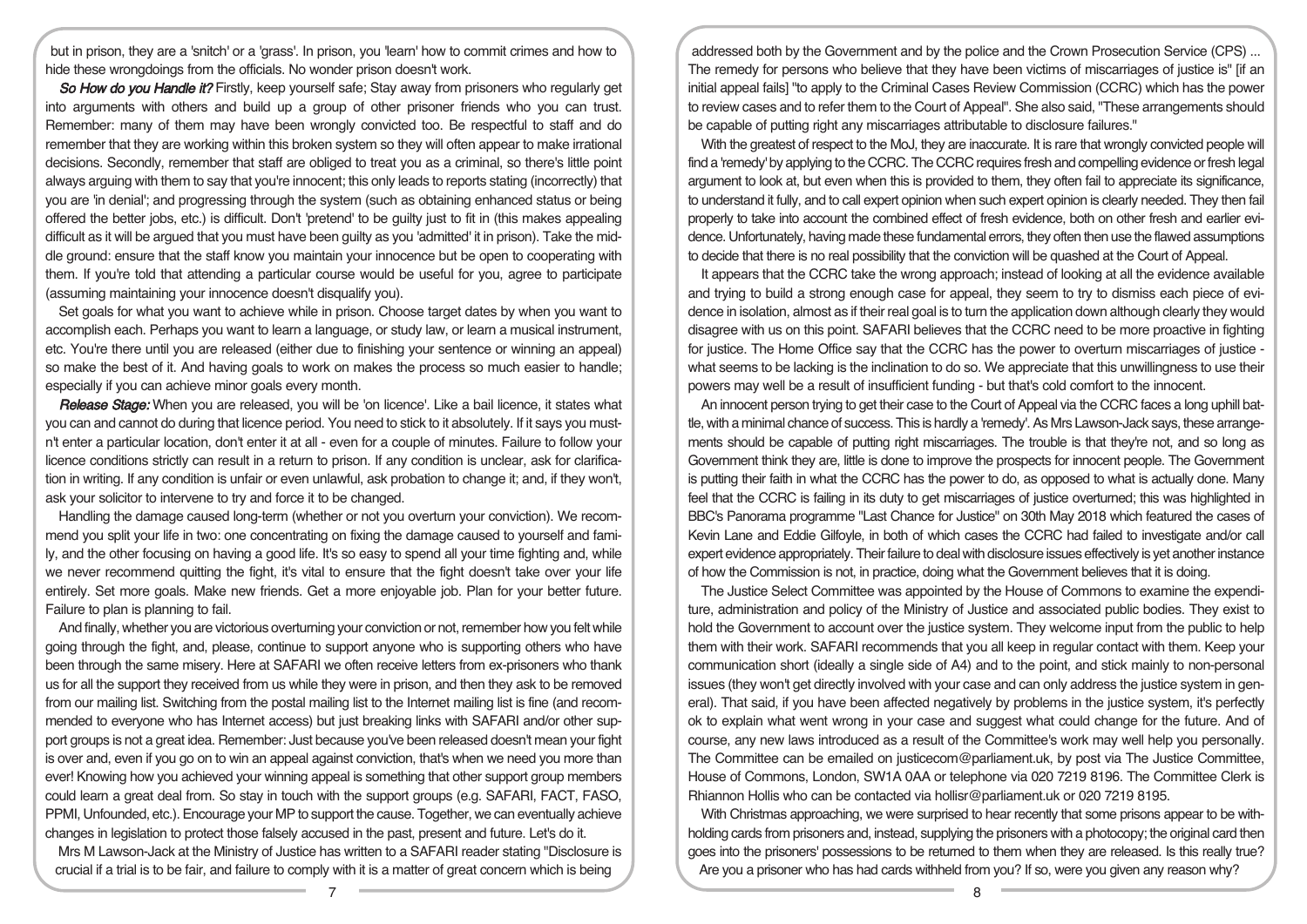The False Allegations Support Organisation (FASO) (c/o: 176 Risca Road, Crosskeys, Newport, NP11 7DH) have asked SAFARI to confirm that they always reply to letters sent to them so if you've not had a reply, the chances are they did not receive your letter so please try again.

SAFARI's goal has always been to achieve changes in legislation that will protect victims of false allegations in the past, present and future. Only with better laws in place will those victims be able to properly protect themselves from a legal system that is prejudiced against the victim in favour of the accuser. In 2019, SAFARI intends to move closer to that goal by inviting readers to become more directly involved by writing to their own MP and others (whether or not they are supportive of the cause) and key ministers. Watch this space!

SAFARI, c/o: 170 Poplar Road South, Merton Park, London, SW19 3JY

#### HMP Birmingham - Violence and Chaos Reign Supreme

The previous inspection in February 2017 found a prison "Still reeling" from a major disturbance in late 2016 but with a "clear determination to recover and rebuild.The contrast with findings at the unannounced inspection in 2018 "could not have been starker. Far from recovering, the prison had deteriorated dramatically and was in an appalling state. Against all four of our healthy prison tests – safety, respect, purposeful activity and rehabilitation and release planning – we assessed outcomes as poor, our lowest assessment. This is only the second time we have made such judgements. Conditions at Birmingham were among the worst we have seen in recent years." Peter Clarke, Chief Inspector of Prisons

Among the most troubling evidence, inspectors found: The prison was exceptionally violent and fundamentally unsafe, with many prisoners and staff living and working in fear. Many frightened and vulnerable prisoners 'self-isolated' in locked cells but could not escape the bullying and intimidation as urine and faeces were thrown through their door panels; Drug taking was barely concealed, delinquency was rife and individuals could behave badly with near impunity. Wings often felt chaotic and rowdy, according to inspectors, and the report quotes one prisoner describing "a war zone, inmates walking around like zombies, high on Spice" – the synthetic drug; Control in the prison was tenuous, with staff often not knowing where prisoners were. Staff were poorly led and many lacked the confidence or the competence to set about retrieving this situation; Many prisoners lived in squalor and little was done to adequately occupy them, leaving many simply to mill around on wings; The prison was failing in its responsibility to protect the public by preparing prisoners adequately for release, including hundreds of sex offenders. Those responsible for organising family visits did not know all the prisoners who were not allowed contact with children. 55 Recommendations from the last inspection had not been achieved.

HMP Birmingham is a category B local prison serving courts in the country's second largest city as well as other parts of the West Midlands. Holding up to 1,450 adult men ranging from those recently remanded to others serving significant sentences, it is a large, complex and extremely important institution. For the last seven years the prison has been operated under contract by G4S. This was the fourth time we had inspected the prison while the company was in charge.

Our previous visit was in February 2017, an inspection complicated by the fact that two months earlier the prison had experienced a major disturbance. At the time, we found a prison clearly still reeling from the shock of that event, but also took encouragement from what we observed to be a clear determination to recover and rebuild. The contrast with our findings at this unannounced inspection could not have been starker. Far from recovering, the prison had deteriorated dramatically and was in an appalling state. Against all four of our healthy prison tests - safety, respect, purposeful activity and rehabilitation and release planning - we assessed outcomes as poor, our lowest assessment. This is only the second time we have made such judgements, a fact that speaks clearly to the serious-

ness of my concerns. Put simply, the treatment of prisoners and the conditions in which they were held at Birmingham were among the worst we have seen in recent years.

As a consequence, and in accordance with the protocol I have with the Ministry of Justice', on 16 August 2018 I wrote to the Secretary of State invoking the Urgent Notification (UN) process regarding HMP Birmingham. In that letter, and in the inspection debriefing paper that accompanied it, I out set out in detail my concerns and the judgements that had caused me to follow that course of action. Under the protocol, the Secretary of State commits to respond publicly to the UN within 28 days, explaining how outcomes for those detained will be improved.

I do not intend to use this introduction to repeat the details of my concerns. Suffice to say, at this inspection, we found an institution that was fundamentally unsafe, where many prisoners and staff lived and worked in fear, where drug taking was barely concealed, delinquency was rife and where individuals could behave badly with near impunity. Control in the prison was tenuous, staff were poorly led and many lacked the confidence or the competence to set about retrieving this situation. Many prisoners were living in squalor, little was being done to adequately occupy individuals and the prison was failing in its responsibility to protect the public by preparing prisoners adequately for release. I repeat, the prison was in an appalling state.

In my letter of 16 August, I made clear that a factor in my decision to invoke the UN was my lack of confidence in the prison to make improvements. I also referred to the failure of the prison to implement previous recommendations made by this Inspectorate and, perhaps most importantly, I referred to the inertia that seemed to have gripped those responsible for monitoring and managing the contracts and those meant to be delivering action on the ground. In my letter I called for an honest appraisal of how the prison had been allowed to slip into crisis. Why was it that those with responsibility for Birmingham either did not see these problems unfolding or seemed incapable of acting decisively when they did? Through the process of improvement and rectification that I trust will now follow, I hope that this call is not lost.

The challenges facing this prison are huge. Managers and staff need support if they are to turn the establishment around. The helpful action plan published by the Secretary of State provides an important framework for progress and is a start, but there also needs to be accountability among

#### Supreme Court Will Not Hear Assisted Suicide Appeal

Conway, R (on the application of) v Secretary of State for Justice [2018]: A man suffering from motor neurone disease has been refused permission to appeal to the Supreme Court in his bid to be allowed to choose when and how to die. He is now wheelchair bound and finds it increasingly difficult to breathe without the assistance of non-invasive mechanical ventilation (NIV). His legal campaign to win such a declaration, on his own behalf and others in a similar position, has met with defeat in the courts. As the Supreme Court noted in their short decision, Mr Conway could bring about his own death in another way, by refusing consent to the continuation of his NIV. That is his absolute right at common law. Currently, he is not dependent on continuous NIV, so could survive for around at least one hour without it. But once he becomes dependent on continuous NIV, the evidence is that withdrawal would usually lead to his death within a few minutes, although it can take a few hours or in rare cases days. But Mr Conway doesn't see this as a solution to his difficulties, since he cannot predict how he will feel should ventilation be withdrawn, and whether he will experience the drowning sensation of not being able to breathe. Taking lethal medicine, he argued, would avoid all these problems. In his view, which is shared by many, it is his life and he should have the right to choose to end it in the way which he considers most consistent with his human dignity. Whilst it is clear that only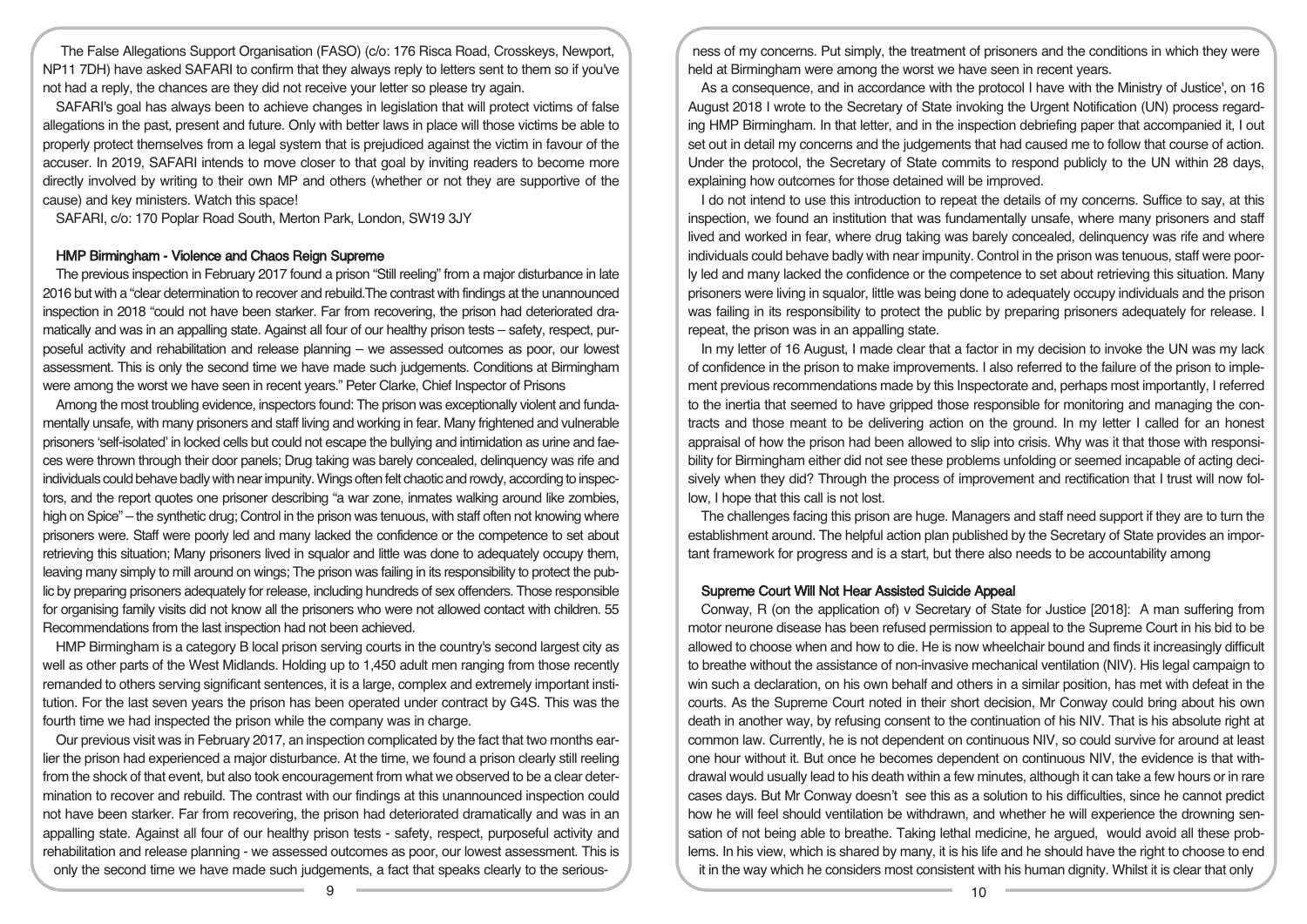parliament can change the law on assisted suicide, it is open (and some may say incumbent) on the highest court in the country to declare that the blanket ban is incompatible with the Convention right to die with dignity, leaving it to Parliament to decide what, if anything, to do about it. Had the appeal been allowed through, the questions for the Supreme court would have been: (1) Is the hard and fast rule banning all assistance to commit suicide a justified interference with the Convention rights of those who wish for such assistance? (2) If it is not, should this court make a declaration to that effect? The Court acknowledged the public importance of these questions, but nevertheless declined to hear them. In somewhat circular reasoning, they recruit the controversy behind the claim as the justification for the refusal to Mr Conway to pursue it. In his post on the High Court ruling in this case, Dominic Ruck Keene observed that the issue of whether the law should permit assisted suicide raises moral, ethical, practical and legal questions. He ends with this comment:

"It is hard to imagine that this Claimant, or future Claimants in a similar position, will rest until the Supreme Court, however unwillingly, is required to look at the problem again." Social history has been replete with blind spots which the courts have regarded as their job to address and amend. There is serious work to do on this question, and it is a pity that the Supreme Court has opted out on this occasion. Rosalind English, UK Human Rights Blog

#### Safeguards Governing Investigatory Powers Come Into Effect

Government commences final provision in the Investigatory Powers Act 2016 subject to the double-lock safeguard requiring judicial approval. From 28 November 2018, warrants permitting the use of the most intrusive investigatory powers will require the approval of a judge. This marks the final step needed to implement the stringent 'judicial double-lock' safeguard created by the landmark Investigatory Powers Act 2016. The safeguard requires judicial approval in addition to existing authorisations, before certain powers can be used. At midnight, the government commenced the equipment interference provision for law enforcement agencies and wider public authorities – the final provision to require a warrant subject to the double-lock. The Investigatory Powers Act overhauls the way in which investigatory powers are authorised and overseen. In addition to the double-lock, it created the role of the Investigatory Powers Commissioner to oversee the intelligence agencies, police and other public authorities' use of investigatory powers.

Security Minister Ben Wallace said: The terrorist attacks last year and the reckless use of a nerve agent in the UK earlier this year were stark reminders of the real and significant national security threats this country faces. We are also aware that serious and organised crime is costing this country at least £37 billion each year, let alone the devastating human impact. It is essential that our law enforcement, security and intelligence agencies and wider public authorities have the powers they need to investigate and disrupt the most dangerous criminals and national security threats. The Investigatory Powers Act is world-leading legislation, providing strict safeguards and unprecedented oversight. The double-lock ensures that these vital tools are used in a way that is both necessary and proportionate. The Investigatory Powers Act brought together and updated existing powers that are available to law enforcement and the security and intelligence agencies. It created one new power allowing access to internet connection records, vital in confronting serious criminals, terrorists and hostile state activity in a digital age. Separately, on 1 November, the government introduced judicial authorisation of the retention of communications data. Legislation making provision for the independent authorisation of requests for the acquisition of communications data is now in place and those provisions will come into force next year.

Powers subject to judicial authorisation: Equipment interference (EI) allows authorised bodies,

including law enforcement and the intelligence services to interfere with equipment, such as computers and smartphones, to obtain communications, equipment data or other information from the device. Where necessary and proportionate, this power is used to gain valuable intelligence in national security and serious and organised crime investigations and to help gather evidence for use in criminal prosecutions.

Interception is obtaining the content of a communication – such as a telephone call, email or social media message – during its transmission or while stored on a telecommunications system. This power is a vital tool that helps law enforcement and the security and intelligence agencies detect and prevent serious and organised crime, and to protect national security. Bulk personal datasets (BPD) are sets of personal information about many people held on electronic systems such as the electoral roll, the majority of whom will not be of any specific interest to the security and intelligence agencies. Their retention and examination by the security and intelligence agencies are essential in helping to identify subjects of interest or individuals who surface during an investigation, to establish links between individuals and groups and to understand a subject's behaviour and connections better to quickly exclude the innocent. This enables the agencies to focus their attention on specific individuals or organisations that threaten our national security.

Bulk powers for interception, communications data acquisition and equipment interference provide the ability to collect large volumes of data, which can be selected for further examination, and is crucial in enabling the security and intelligence agencies to investigate known, high-priority threats and to identify emerging threats from individuals previously not known to them. Terrorists, criminals and hostile foreign intelligence services are increasingly sophisticated at evading detection by traditional means. Access to bulk data enables the security and intelligence agencies to obtain intelligence on overseas subjects of interest, identify threats here in the UK and establish and investigate link between known subjects of interest at pace.

Communications data (acquisition and retention) provides law enforcement, the agencies and other specified public authorities access to information about a communication – the who, where, when, how and with whom of a communication but not what is written or said. This information is acquired from communications service providers (CSPs) who may also be required to retain the communications data. Requests for communications data are made to identify the location of missing people or to establish links (through call records) between a suspect and a victim. It can be the only way to identify offenders, particularly where the offences have been committed online, such as fraud and child sexual exploitation.

#### Convicted Rapist Entitled To €10,000 Compensation in Respect of Withheld Pension Benefit

Seosamh Gráinséir, Irish Legal News: A man who was convicted on several counts of serious offences including rape is entitled to receive €10,000 compensation after the statutory provision which allowed his state pension to be withheld was declared unconstitutional. The Irish Supreme Court said that he was not automatically entitled to damages as a result of the finding of unconstitutionality, but that he should be entitled to recover the sum withheld from him as a benefit to which he was entitled.

The appellant, PC, spent most of his life living and working in the State and made sufficient contributions to render him eligible for the State Pension Contributory (SPC). In 2006, PC began receiving the SPC, however, in 2011, PC was convicted on several counts relating to serious offences, including rape, committed against a family member and sentenced to a lengthy term of imprisonment, with a release date anticipated in 2020. Pursuant to s.249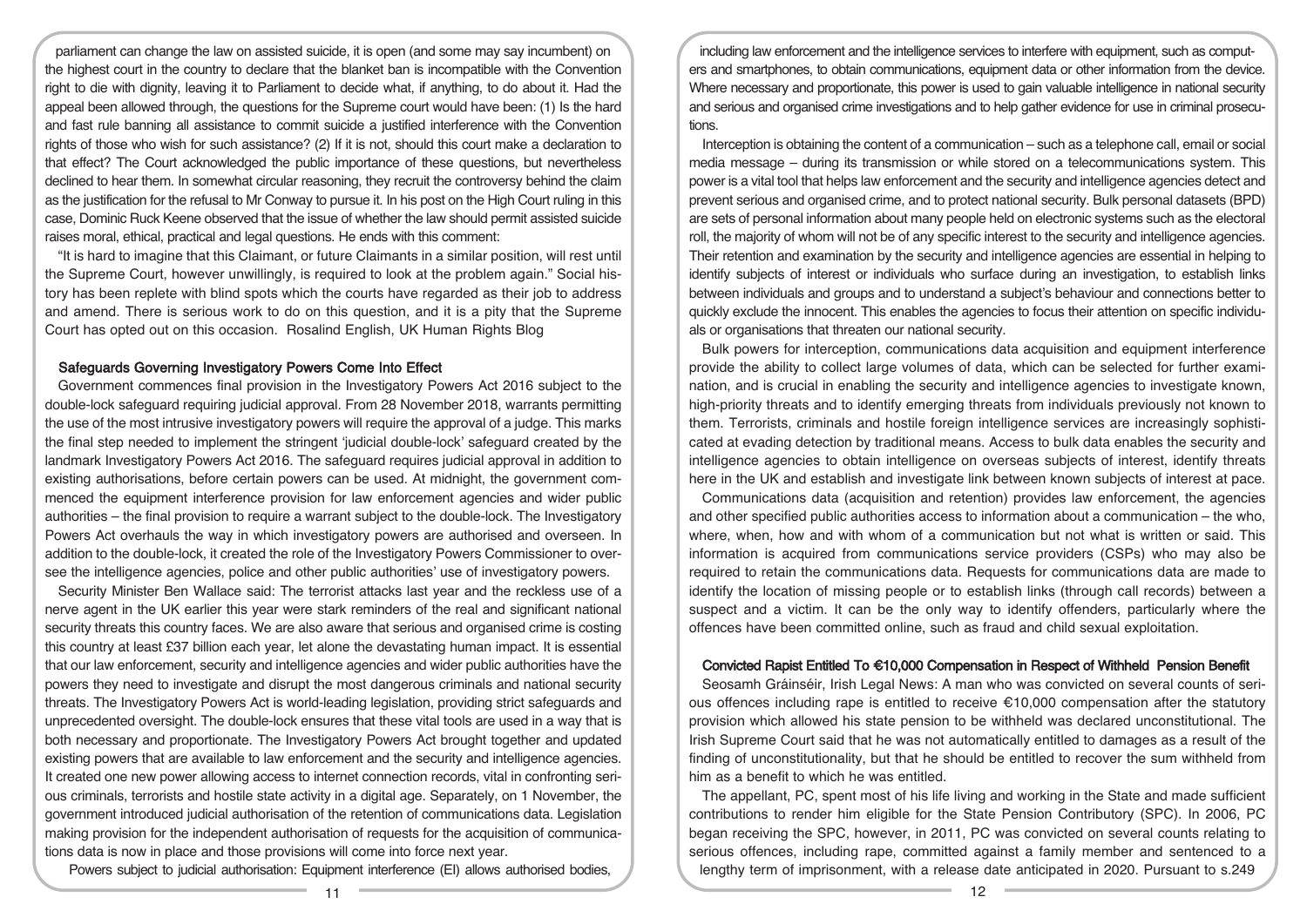(1) of the Social Welfare (Consolidation) Act 2005, the Minister for Social Protection ceased payment of the SPC from the date of his detention in prison.

In the Supreme Court in July 2017, Mr Justice John MacMenamin said that the impugned provision was originally intended to be punitive in purpose, and while its purpose was to avoid unjust enrichment, its true effect was punitive, retributive, indiscriminate, and disproportionate. As such, the prohibition on the payment of the SPC to sentenced persons constituted an additional punishment not imposed by a court dealing with an offender. Mr Justice MacMenamin found that the effect of the provision was contrary to the separation of powers principle, and stated that the prohibition on payment amounted to an additional non-judicial punishment which contravened Articles 34 and 38 of the Constitution. Stating that as a result of the decision, a sentencing court would be able to consider future social welfare payments as a source of compensation for victims, Mr Justice MacMenamin adjourned the matter directed that counsel make submissions on the question of remedy.

In the present judgment, the Supreme Court dealt with the issue of remedy. In the leading judgment of the five-judge Court, Mr Justice Donal O'Donnell was satisfied that the mere finding of unconstitutionality did not give rise per se to a claim for damages and that PC's claim for damages, made on that basis, must fail. While stating that the argument that damages arose automatically on a finding of invalidity was erroneous, and that this might be enough to resolve the case, Mr Justice O'Donnell said that in the interests of completeness it was necessary to address the other possible bases for a claim canvassed in the course of argument. One such argument was that since the consequence of the declaration was to remove the only legislative prohibition on receipt of the benefit, PC should be entitled to recover the sum which was withheld from him, not as damages but rather as a benefit to which he was entitled.

Mr Justice O'Donnell said that it was not "unduly punctilious to point out that the case was not pleaded, or put, in this way", that instead PC "simply claimed consequential damages", and that "in the circumstances of this case, and the blunt and absolutist basis of the appellant's claim, it would not perhaps be unjust to dismiss the appellant's claim for damages as pleaded, and leave any possible claim to entitlement to benefit to be explored, if at all, in further proceedings by the appellant, and any other person". However, Justice O'Donnell said that "given the rather torturous course this litigation has taken", it was desirable to resolve the matter. Finding that the case bore "some comparison with the facts of Murphy v. Attorney General [1982] I.R. 241", Mr Justice O'Donnell said that in terms of the recovery of benefits unpaid for the period while the s. 249(1) of the Social Welfare (Consolidation) Act 2005 was in force, he said that PC would be entitled to be paid benefits, limited to a period approximating to the time taken in these proceedings. Noting that PC had already been paid €7,500 in damages by the State authorities, Mr Justice O'Donnell said that PC was entitled to receive a total of €10,000 including the original payment. While agreeing with "substantial areas" of Mr Justice O'Donnell's judgment, Mr Justice MacMenamin said that he was not persuaded that PC's rights or the State respondent's conduct were comparable to that in Murphy.

#### Child Prisons Are Beyond Reform - Time to Stop Jailing Young People

Most of the 861 children in custodial institutions in England and Wales are detained in young offender institutions (71%) and secure training centres (18%). Around one in 10 are held in a secure children's home, the only form of custody required by law to have staff with professional child-

care qualifications. Child prisons emanate from a bygone era when there was limited or no understanding of child development, learning disability, the effects of abuse and neglect or childhood bereavement (all disproportionately higher among imprisoned children). Two of England's four YOIs were built as industrial schools for children in trouble with the law in the 1850s and 1860s, another first opened as a borstal and the fourth was built as a prison for young men.

Nearly half of child prisoners are from BME communities, four in 10 are from the care system and half of children in YOIs have the literacy and numeracy skills of primary school pupils. Desperate levels of child suffering combined with terrible outcomes should lead us all to reject imprisonment. Seven out of 10 children released from prison are known to reoffend within a year. More than a third of young adults who died in prison between 2008 and 2012 had been incarcerated as children. An independent review reported last year that the Youth Justice Board (YJB) – the organisation then charged with placing children in custody – believed YOIs and STCs were "not fit for the purpose of caring for or rehabilitating children". It is not that the YJB didn't try to reform child prisons. Its 2001 annual report, the first after it took on responsibility for the secure estate, said it was "concentrating on driving up standards and transforming regimes". The same report announced 30 hours of education and other positive activities a week in all custodial institutions, increasing to 45 hours over the year. Despite a similar edict in 2014, little change has transpired: children spent less than 14 hours a week in YOI classrooms last year, and ministers say they don't know how much education is given to children in prison segregation.

When they cannot cope with children's fear, distress and anger, prison officers fall back on methods that have survived the generations not because they work, but because they are the stock tools of their trade – segregation, restraint, pain infliction, gated cells, removal of earned privileges, "awards" (punishments), strip searches and riot gear. This is not the fault of individual staff, though there is no excuse for gratuitous cruelty and sexual and physical violence. This summer, Childline reported to the Independent Inquiry into Child Sexual Abuse that children had contacted its helpline with 24 separate allegations of sexual abuse by prison staff between 2012 and 2016, including rape by a prison governor. When prison inspectors asked staff and children what would improve behaviour in YOIs, time out of cells was the united reply. Remarkably, one prison officer told the inspectorate that the 20 to 30-minute conversation personal officers are meant to have with children each week, itself a new initiative from 2015, had "just fizzled out".

The plain truth is that child prisons cannot be reformed. Every few decades the institutions are given new names and promises are made that everything will change, but scandals continue. When the then home secretary, Ken Clarke, defended the legislation introducing STCs in 1993, he ventured that children "will be made to go through the process of education that they need at that age, and they will be trained; but I suspect that many will also receive more care, affection and personal attention than they received in their own homes". Within five years of them opening, two children died in appalling circumstances following restraint and the high court declared in 2012 that unlawful restraint had been widespread in all four STCs for at least a decade.

We need a completely new approach to meeting the needs and addressing the behaviour of children who cannot live safely in the community. This will require the best of our caring professions. This is not a soft option; it is only through skilled, compassionate help that children can begin to face up to the harm they have caused others (as well as the wrongs done to them). A child languishing in a cell for days or months at a time is ultimately an unchallenged child, though the effects can be catastrophic.

Jake Hardy was one of 34 children to die in prison since 1990. The coroner who conducted the inquest into Jake's death sent a report to the Ministry of Justice and others setting out the fail-